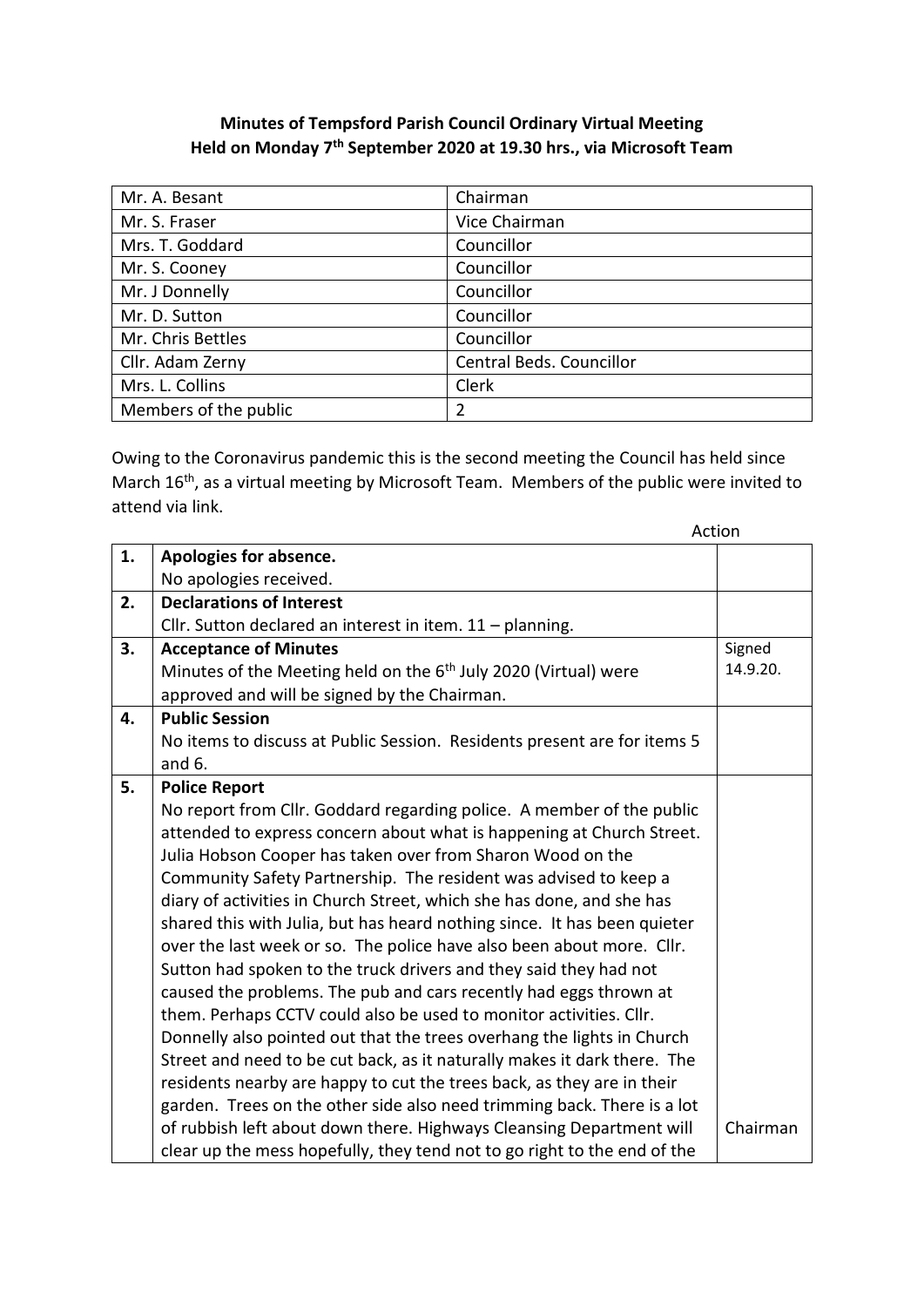|    | road near the SMH. The chairman will contact CBC and ask them to                                                                                                                                                                                                                                                                                                                                                                                                                                                                                                                                                                                                                                                                                                                                                                                                                                                                                                                                                                                                                                                                                                                                                                                                       |          |  |
|----|------------------------------------------------------------------------------------------------------------------------------------------------------------------------------------------------------------------------------------------------------------------------------------------------------------------------------------------------------------------------------------------------------------------------------------------------------------------------------------------------------------------------------------------------------------------------------------------------------------------------------------------------------------------------------------------------------------------------------------------------------------------------------------------------------------------------------------------------------------------------------------------------------------------------------------------------------------------------------------------------------------------------------------------------------------------------------------------------------------------------------------------------------------------------------------------------------------------------------------------------------------------------|----------|--|
|    | clean right to the far end of the road near the hall.                                                                                                                                                                                                                                                                                                                                                                                                                                                                                                                                                                                                                                                                                                                                                                                                                                                                                                                                                                                                                                                                                                                                                                                                                  |          |  |
|    | A community Spring Clean in the Autumn could be arranged again.                                                                                                                                                                                                                                                                                                                                                                                                                                                                                                                                                                                                                                                                                                                                                                                                                                                                                                                                                                                                                                                                                                                                                                                                        |          |  |
| 6. | Speedwatch                                                                                                                                                                                                                                                                                                                                                                                                                                                                                                                                                                                                                                                                                                                                                                                                                                                                                                                                                                                                                                                                                                                                                                                                                                                             |          |  |
|    | A new resident has taken over as Speedwatch Co-ordinator. She has<br>not been contacted by David Pennington, who is the original co-<br>ordinator. Adrian will find out about the training sessions for the new<br>co-ordinator. There are also another 4 residents who have offered to<br>undertake SpeedWatch. There is also speeding in Church Street as well<br>as Station Road. It was suggested that a letter of thanks be sent to<br>David as outgoing organiser for all that he has done.                                                                                                                                                                                                                                                                                                                                                                                                                                                                                                                                                                                                                                                                                                                                                                      | Chairman |  |
| 7. | <b>Highways</b>                                                                                                                                                                                                                                                                                                                                                                                                                                                                                                                                                                                                                                                                                                                                                                                                                                                                                                                                                                                                                                                                                                                                                                                                                                                        | 7.       |  |
|    | Flood area round 122 Station Road - Gulley backed up and water filled<br>the road up to the kerb and over into the driveway. Chairman had<br>spoken to Scott Terry (CBC) and he said the gulley was to be flushed and<br>cleared. Anglian Water to inspect sewer in centre of road. Manhole<br>cover in path leads to chamber which is "broken" - inspection is needed.<br>Level of gulley opposite 122 is above road surface $-$ this needs to be<br>lowered. There are also several small potholes further along Station<br>Road to be filled. The Chairman also pointed out that the 30mph<br>roundel at the entrance to Station Road, still has to be repainted. The<br>surface of C54 (Little Barford Road) at Junction with Everton Road is<br>breaking up and needs to be resurfaced.<br><b>Turning Circle</b>                                                                                                                                                                                                                                                                                                                                                                                                                                                  |          |  |
|    | 17.8.20, workman turned up, the Parish Council had not been informed<br>or shown any design which they were told would happen. Residents<br>were concerned about what was to happen, although it had been put in<br>the Tempsford Times last year when we applied for the Rural Match<br>Funded Capital Scheme. The Chairman spoke to the workmen and were<br>surprised to see that in the end chippings were used instead of tarmac.<br>It has been explained to residents that this is a turning area not for<br>parking, although it is possible to park away from the play area where<br>the turning should be. The Chairman has emailed CBC to say about the<br>surface and ask them to meet him on site, but he has not received any<br>reply to date.<br>Suggestions - Some sort of signage perhaps needs to be put there to<br>explain that it is a turning area and not to block the turning space.<br>Letter to occupants near to explain why the area has been surfaced and<br>kerbed. Inform bus company to come and look at the area and see if it<br>can be used to turn the school bus on. Inform residents that the buses<br>will be turning between such and such time.<br>RESOLUTION - get the bus company to come and look at the turning<br>point. |          |  |
|    | <b>Footpath</b> – between The Anchor and SMH – needs to have the weeds<br>and plants cut back as difficult to walk and cycle along. Also, the<br>overbridge needs clearing.                                                                                                                                                                                                                                                                                                                                                                                                                                                                                                                                                                                                                                                                                                                                                                                                                                                                                                                                                                                                                                                                                            |          |  |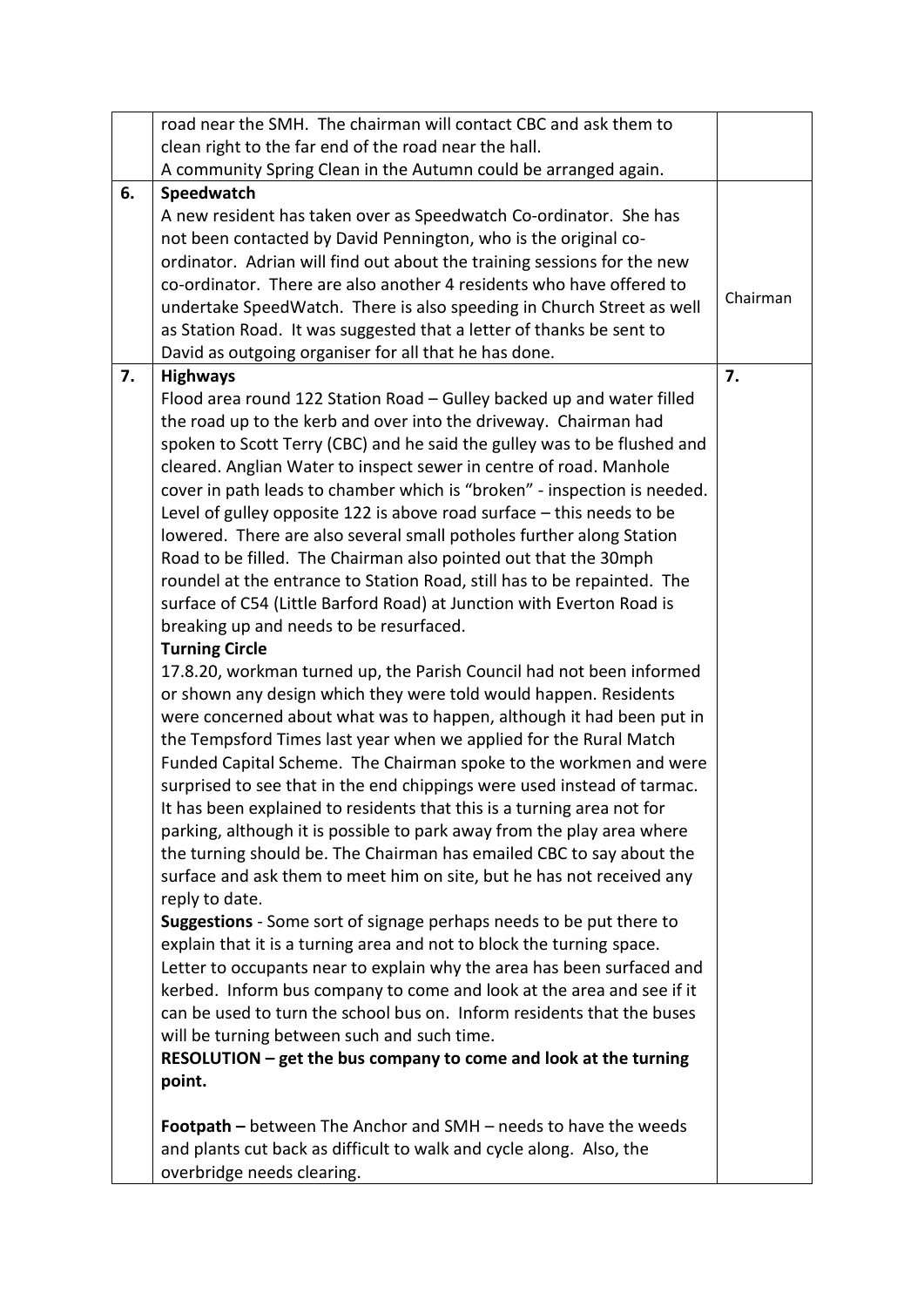|                                                                                                                                                   | Black Cat - The Consultation was completed in July based on changes to<br>permanent acquisitions. Some land was going to be used near the SMH<br>to enable a large matrix sign to be erected, but it would not be a<br>permanent acquisition. Cllr. Fraser commented that The Charity land<br>was still not in the development.<br>Anglian Water - They have now decided that adding the air vent will<br>not make any difference. They are supposed to be monitoring the<br>odours. The A1 pumping station is pumping more from Blunham than<br>before. A faulty pump in the A1 pumping station has been repaired.                                                                                                                                                                                                                                                                                                                                                 |           |  |
|---------------------------------------------------------------------------------------------------------------------------------------------------|---------------------------------------------------------------------------------------------------------------------------------------------------------------------------------------------------------------------------------------------------------------------------------------------------------------------------------------------------------------------------------------------------------------------------------------------------------------------------------------------------------------------------------------------------------------------------------------------------------------------------------------------------------------------------------------------------------------------------------------------------------------------------------------------------------------------------------------------------------------------------------------------------------------------------------------------------------------------|-----------|--|
| Council expressed concern about the increased amount of building at<br>Blunham is now adding to the amount of sewage having to be pumped<br>away. |                                                                                                                                                                                                                                                                                                                                                                                                                                                                                                                                                                                                                                                                                                                                                                                                                                                                                                                                                                     |           |  |
| 8.                                                                                                                                                | <b>EWR</b><br>It seems to have gone quiet, but the Chairman did join in with another<br>virtual meeting, concerning Stage 2 - developing the route alignment,<br>surveying land which will result in another consultation in the New Year.<br>(Stage 3 - Choosing preferred alignment option will take place in<br>2021/22. Stage 4 - securing development consent in 2022/24, and<br>Stage 5 - Construction 2025.) Questioning were raised about land<br>surveys, helping to understand the environmental conditions of the<br>area and about where Cambourne station should be placed. They<br>suggested that all Parishes work together to clarify their needs and<br>present them again to EWR. Chairman suggested Tempsford needs to<br>contact Wyboston, Roxton and Blunham Councils to meet and discuss<br>our particular situation.<br>EWR did encourage us to write, talk etc., to them if you have any<br>problems, they want to "talk" to people.        | Chairman. |  |
| 9.                                                                                                                                                | <b>CBC</b><br>Adam Zerny from CBC - spoke of the new Planning Consultation that the<br>Government is pushing forward to make it easier for developers. It would<br>appear that anything goes. If something in the local plan is not yet signed off,<br>the developer may not have to seek outline planning. This could be<br>potentially disastrous. It is difficult for the public to comment on it. Need to<br>be watchful.<br>Pavements and roads - preparing plan for next year of areas that need to be<br>re-surfaced. If there are areas in Tempsford to get officers out to look -<br>Chairman to get a list to Adam what needs to be done so he can put them on<br>the list.<br>EWR - it did not get put on "at risk" list of the government, so not likely to be<br>cancelled.<br>Govia - Agreed to introduce flexible ticket at Sandy and Biggleswade.<br>Cllr. Fraser asked about uptake on the grant - Adam said had a few but none<br>from Tempsford. |           |  |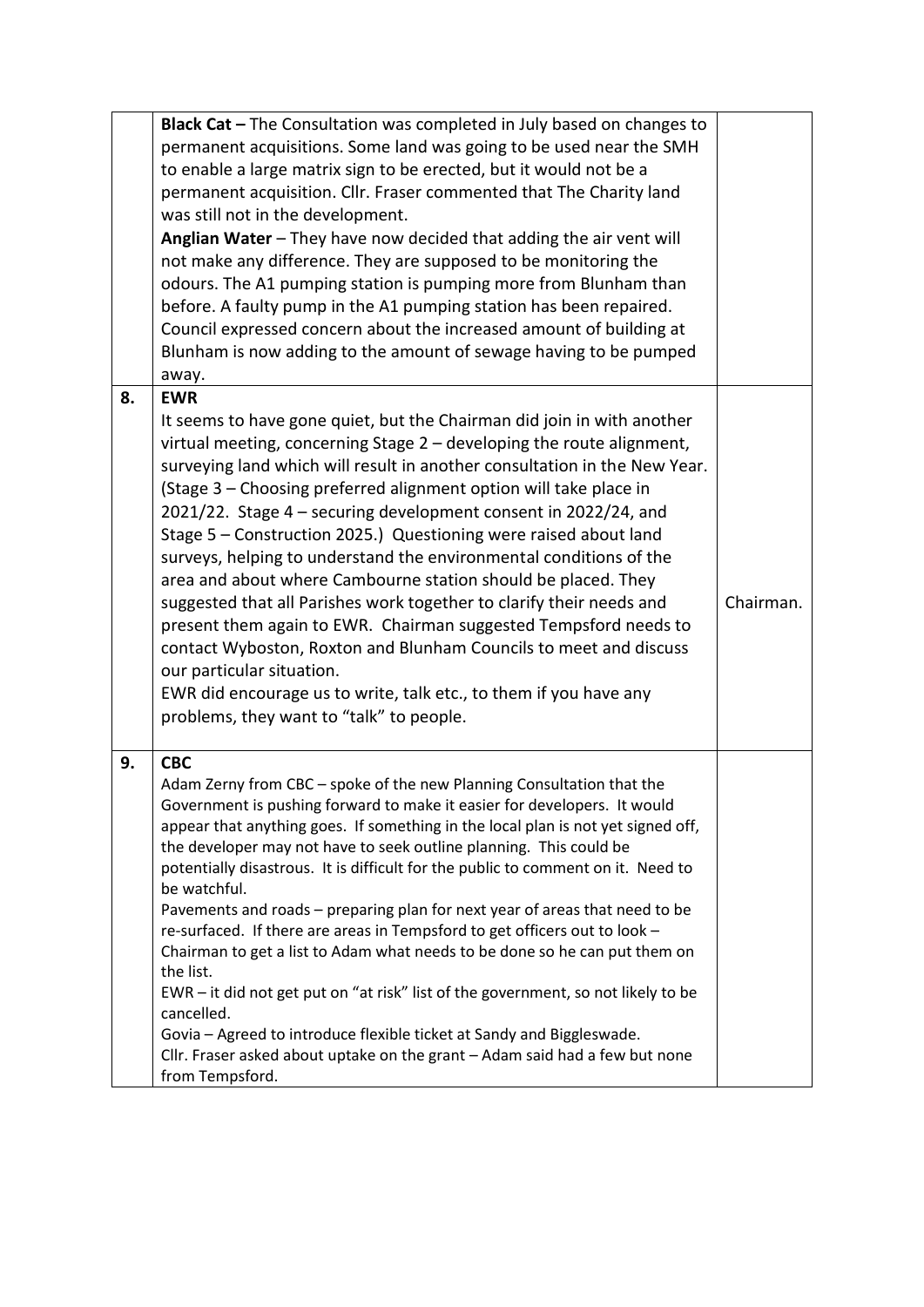| 10. | <b>Finance</b>                                                                                                                                   |                                                                    |  |         |  |
|-----|--------------------------------------------------------------------------------------------------------------------------------------------------|--------------------------------------------------------------------|--|---------|--|
|     | The Clerk asked if the below invoices could be approved for payment.                                                                             |                                                                    |  |         |  |
|     |                                                                                                                                                  |                                                                    |  |         |  |
|     | 31.8.20                                                                                                                                          | George Elwes re internal audit                                     |  | £50.00  |  |
|     | 31.7.2020                                                                                                                                        | Linda Collins July wages plus expense for                          |  | £245.66 |  |
|     |                                                                                                                                                  | ink cartridges.                                                    |  |         |  |
|     | 1.9.20                                                                                                                                           | Mark Zwetslook - August cutting<br>£820.00                         |  |         |  |
|     | Jim Donnelly re website.<br>£25.20<br>2.9.20                                                                                                     |                                                                    |  |         |  |
|     |                                                                                                                                                  | Resolution - Invoices approved for payment.                        |  |         |  |
|     |                                                                                                                                                  |                                                                    |  |         |  |
|     |                                                                                                                                                  | Paid since last meeting: -                                         |  |         |  |
|     | Julie Cambridge £20 flowers regarding covid volunteer, Geere & Pepper                                                                            |                                                                    |  |         |  |
|     | grave damage £60.00, Maskearaid re sanitation for play area £23.98,                                                                              |                                                                    |  |         |  |
|     | Zwetsloot grass cut July £820, Chq Juliet Pennington re plants for                                                                               |                                                                    |  |         |  |
|     |                                                                                                                                                  | planters, £16.98. L. Collins June wages £222.78. Deposits £300 for |  |         |  |
|     | interment.                                                                                                                                       |                                                                    |  |         |  |
|     |                                                                                                                                                  |                                                                    |  |         |  |
|     |                                                                                                                                                  | Bank Reconciliation 31.8.20.                                       |  |         |  |
|     | Cash book Balance<br>£23,499.83                                                                                                                  |                                                                    |  |         |  |
|     | Savings<br>£15,486.50                                                                                                                            |                                                                    |  |         |  |
|     | Tempsford 2000<br>£1,345.05                                                                                                                      |                                                                    |  |         |  |
|     | <b>Total</b><br>£40331.38                                                                                                                        |                                                                    |  |         |  |
|     |                                                                                                                                                  |                                                                    |  |         |  |
|     | Neighbourhood Plan have £4296.05 ringed fenced in the account which                                                                              |                                                                    |  |         |  |
|     | leave the Parish Council £36035.33.                                                                                                              |                                                                    |  |         |  |
|     | Cash book liquid cash = £18062.92 after payments.                                                                                                |                                                                    |  |         |  |
|     | Cllr. Donnelly $-$ how is the internet banking going for authorisation?                                                                          |                                                                    |  |         |  |
|     | Clerk explained that she was still having difficulty trying to get Lloyds to                                                                     |                                                                    |  |         |  |
|     | do this. She had been into the Bank at St. Neots and they said they                                                                              |                                                                    |  |         |  |
|     | could not do it, she had to go back to the phone and do it which she will                                                                        |                                                                    |  |         |  |
|     | endeavour to do. At present the Clerk pays by BACS and then takes the<br>payments etc., to the Chairman to sign off.                             |                                                                    |  |         |  |
|     |                                                                                                                                                  |                                                                    |  |         |  |
|     | Cllr. Fraser - when do we do the Budget again? The Clerk said this would<br>be November and she would arrange a date with Cllr. Fraser for this. |                                                                    |  |         |  |
| 11. | <b>Planning</b>                                                                                                                                  |                                                                    |  |         |  |
|     | There were no recent planning applications to present. However, Cllr.                                                                            |                                                                    |  |         |  |
|     | Donnelly asked that when the Clerk sends round the information by                                                                                |                                                                    |  |         |  |
|     | email for any planning applications, that each Councillor replies "to all                                                                        |                                                                    |  |         |  |
|     | Councillors", so that other Councillors know what has been said and                                                                              |                                                                    |  |         |  |
|     | that everyone has put their objection or no objections in, before the                                                                            |                                                                    |  |         |  |
|     | Clerk sends the email to CBC.                                                                                                                    |                                                                    |  |         |  |
|     | The Clerk pointed out that a planning application that the Council                                                                               |                                                                    |  |         |  |
|     | objected to had been passed. CB/20/01924/FULL.                                                                                                   |                                                                    |  |         |  |
| 12. | Playground                                                                                                                                       |                                                                    |  |         |  |
|     | Cllr. Sutton reported on problem with balls going into resident garden.                                                                          |                                                                    |  |         |  |
|     | Cllr. Sutton had been to see the residents to discuss the matter. It is a                                                                        |                                                                    |  |         |  |
|     | difficult situation - the goal posts at the other end near Gannock Castle                                                                        |                                                                    |  |         |  |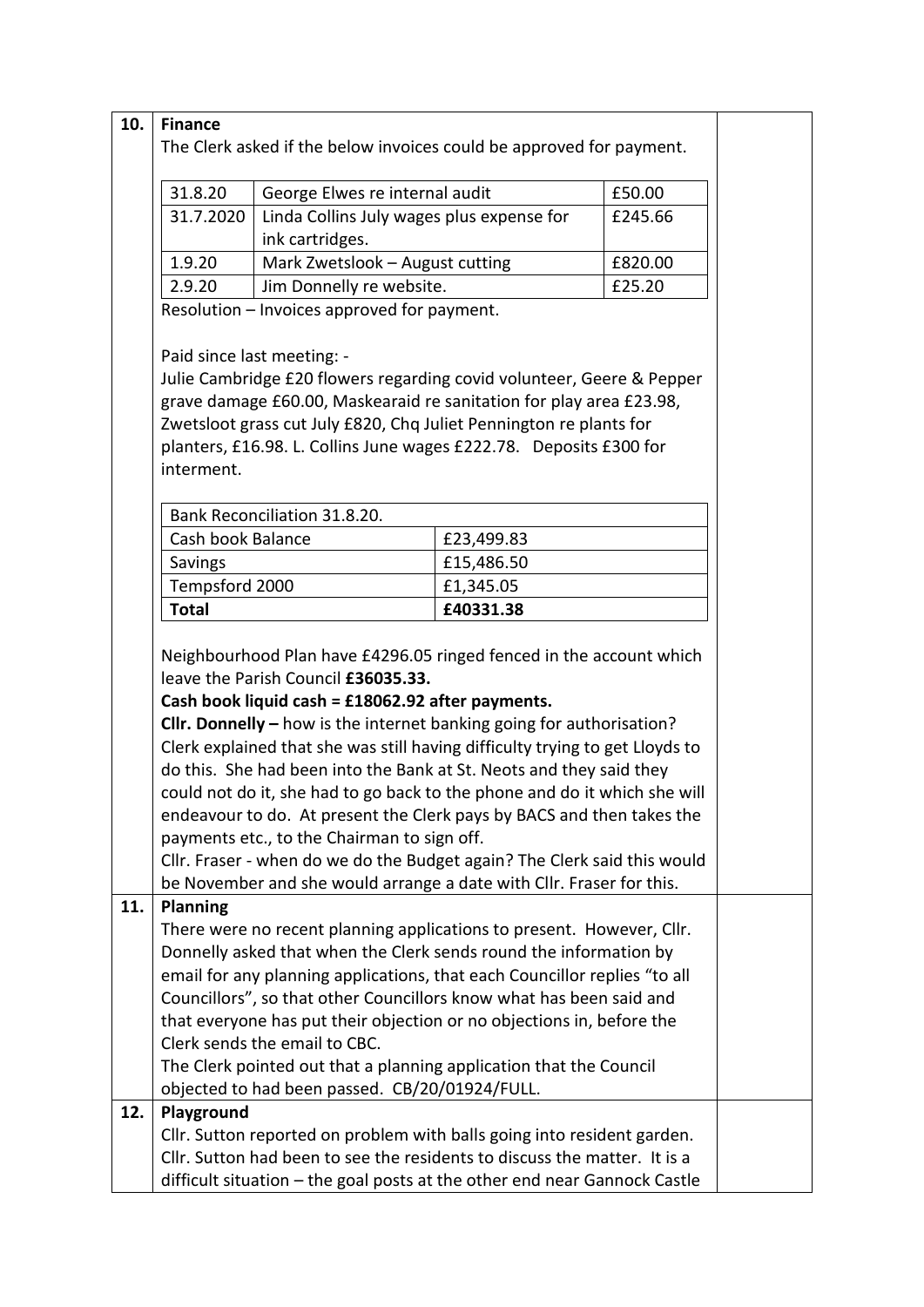|     | do not get used because the ball gets lost down there. The other end,                         |               |  |
|-----|-----------------------------------------------------------------------------------------------|---------------|--|
|     | they must kick it really hard to get it over the high fence and into the                      |               |  |
|     | garden. Nets would not stop this. After discussion, Councillors decided                       |               |  |
|     | to try and move the posts halfway down the field, so that they would be                       |               |  |
|     | further away from the fence. The other idea was to add to the height of                       |               |  |
|     | the fence.                                                                                    |               |  |
|     | RESOLUTION: - move goal posts halfway down the field. Clerk to write                          | Clerk         |  |
|     | to residents.                                                                                 |               |  |
|     | Sanitation of playground - this had been done but would need to be                            |               |  |
|     | done at least once a month $-$ the cost will be £23.98 a month which 2 x                      |               |  |
|     | 5 litre canisters.                                                                            |               |  |
|     | The Clerk asked if this could be agreed by Council. It was agreed.                            | Clerk.        |  |
|     | RESOLUTION: - to spend this amount on sanitation. Also look to see if                         |               |  |
|     | anyone does other chemicals.                                                                  |               |  |
|     |                                                                                               |               |  |
|     | <b>Work for playgrounds</b><br>The Clerk was sourcing a contractor who could do the work. The |               |  |
|     | Reports need to be looked at again by the Chairman and Clerk, so she                          | and<br>Clerk. |  |
|     |                                                                                               |               |  |
|     | can make a list of work that most needs to be done.                                           |               |  |
| 13. | <b>Churchyard/Cemetery</b>                                                                    |               |  |
|     | The Chairman read out a letter from Rev. Buckle regarding Little Barford                      |               |  |
|     | churchyard and cutting of the grass and rabbit problem. The Chairman                          |               |  |
|     | had replied to this letter explaining that Little Barford was in Bedford                      |               |  |
|     | Borough and not Central Beds so therefore, Tempsford Parish Council                           |               |  |
|     | did not receive any precept for work in Little Barford. He suggested he                       |               |  |
|     | approaches Bedford Borough, or the Historic Church Trust. The                                 |               |  |
|     | Chairman would ask a resident who can deal with the rabbits in                                | Chairman.     |  |
|     | Tempsford. Council approved of the Chairman's reply.                                          |               |  |
|     | Cllr. Donnelly asked when there was going to be another "community                            |               |  |
|     | work party" in the cemetery and millennium garden. This would be                              |               |  |
|     | general work and planting of wildflower bulbs etc. It was decided that it                     |               |  |
|     | would be on October 10 <sup>th</sup> and 11 <sup>th</sup> , Saturday and Sunday, so that      |               |  |
|     | residents could come along on either or both days. Time from 9am-                             |               |  |
|     | 2pm and they could come for as little or as long as they wish.                                | Clerk, SC,    |  |
|     | Refreshments would be provided.                                                               | JC, SF,       |  |
|     | To be advertised on the website and Facebook and flyers distributed.                          | Chairman.     |  |
|     | Also, on the notice board.                                                                    |               |  |
|     | A new gate had been put at the Millennium garden (near memorial                               |               |  |
|     | green) in memory of a resident, who kindly paid for it together with a                        |               |  |
|     | plaque.                                                                                       |               |  |
| 14. | Neighbourhood Plan - no update.                                                               |               |  |
| 15. | <b>Permissive Path</b>                                                                        |               |  |
|     | Robin Clarke had been in contact with the Clerk and suggested the $6th$                       |               |  |
|     | October or 5 <sup>th</sup> November for a meeting. 6 <sup>th</sup> October was decided, so    |               |  |
|     | the Clerk will email him and let him know that date is preferred.                             |               |  |
|     | However, the Council has already decided against the License they wish                        | Clerk.        |  |
|     | the Council to enter into. The Chairman and Cllr. Sutton would attend                         |               |  |
|     | the meeting.                                                                                  |               |  |
|     |                                                                                               |               |  |